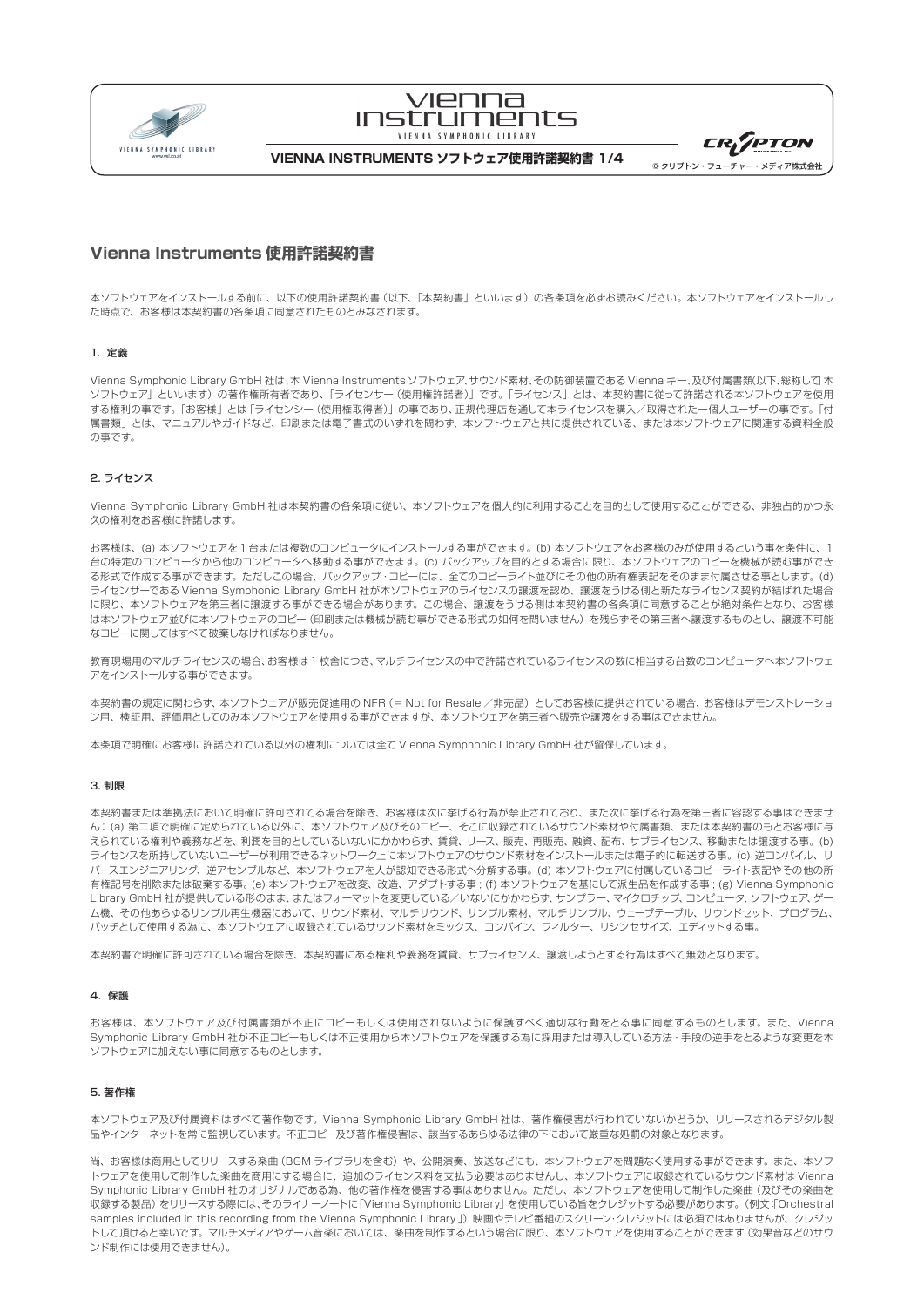

# VIPNNA **INSTRUMENTS** VIENNA SYMPHONIC LIBRARY

**CR<sub>LIPTON</sub>** © クリプトン・フューチャー・メディア株式会社

**VIENNA INSTRUMENTS ソフトウェア使用許諾契約書 2/4**

## 6. 所有権

本契約書ではお客様にライセンスが許諾されていますが、これは本ソフトウェアの所有権をお客様に販売/譲渡するという事ではありません。本契約書においてお 客様に許諾されている権利を除き、本ソフトウェアの知的財産権を含む全ての権利、所有権及び利益は Vienna Symphonic Library GmbH 社が留保しています。 本ソフトウェアは適用国際知的財産法により保護されています。

### 7. 契約期間、及び契約の終了

本契約は本ソフトウェアがインストールされた時点から有効となり、本契約が終了するまで効力を発揮します。お客様が (a) 本契約書の条項または条件のいずれか に違反した場合、もしくは (b) 所有している本ソフトウェア (コピーを含む) を全て破棄または Vienna Symphonic Library GmbH 社へ返却した場合、本契約はそ の時点で終了となります。ただし、Vienna Symphonic Library GmbH 社の権利およびお客様の義務は、本契約終了後も有効を存続します。

### 8. アップデート

Vienna Symphonic Library GmbH 社は、しばしば本ソフトウェアのパフォーマンスの見直しを行いますが、その際にお客様に対してなんらかの改訂版を提供す る義務は一切負いません。Vienna Symphonic Library GmbH 社が明確に別途定めている場合を除き、現行の本ソフトウェアを拡張あるいは向上させる新機能、 及び全くの新規特性に対しても本契約書の各条項が適用され、また、それらは Vienna Symphonic Library GmbH 社独自の判断によってお客様に提供されるも のとします。

## 9. 限定保証

本ソフトウェア及び付属書類は現状有姿のまま提供されており、一切の保証はされておりません。Vienna Symphonic Library GmbH 社並びにその代理店は、明 示黙示の如何を問わず、本ソフトウェアに付随する文書の内容や機能がお客様の希望に沿う、あるいは本ソフトウェアの操作において全く中断やエラーが起こらない という保証は一切致しておりません。お客様は、如何なる使用環境においても問題なく機能するというようなソフトウェア・プログラムを開発することが不可能であ ることを了承しているものとします。

Vienna Symphonic Library GmbH 社は、特に本ソフトウェアの説明や宣伝資料に記載されている機能や仕様に対して一切の保証を致しておりません。Vienna Symphonic Library GmbH 社は、本ソフトウェアの商品性、権利の非侵害性、特定の目的に対する適合性も含みますがそれを限りとせず、一切の保証を明確に放 棄しています。

### 10. 免責

Vienna Symphonic Library GmbH 社、並びに本ソフトウェアの制作、製造、配布に携わる関係者のいずれも、本ソフトウェアやその付属資料、またはコ ンテンツなどの使用もしくは使用不能に起因する、利益の損失や蓄えの損失を含み、必然的、偶発的、間接的、特殊、懲罰的な損害に対して、たとえ Vienna Symphonic Library GmbH 社がそのような損害の可能性を示唆されていたとしても、責任は一切負いません。また、お客様もこれに同意するものとします。

契約の記述または不法行為(過失を含む)のあるなしを問わず、原因や理屈がなんであれ、Vienna Symphonic Library GmbH 社が本ライセンスに関してお客様 あるいは第三者に対して発生する責任は、お客様が本ソフトウェアのライセンスに対して支払った金額を超えない事とします。

## 11. 全般

本契約書は抵触法の原則には関係なくオーストリアの法律に準拠します。オーストリアのウィーンにある裁判所が本契約書に関する争議に対して判決を下す独占的な 裁判権を有しており、故にお客様はオーストリアのウィーンにある裁判所の判決に従うものとします。

本契約書はお客様と Vienna Symphonic Library GmbH 社の完全合意のもと成り立つものであり、本ソフトウェアに関するその他のやり取りに優先するものです。 本契約の修正及び変更は、書面にて、尚且つ本契約書の当事者両名による署名がなされている場合を除き、一切の効力を持ちません。本契約書の一部条件が無効 または強制不可能とされた場合、その部分以外の条件/条項に関しては引き続き完全なる効力を持ちます。

クリプトン·フューチャー·メディア株式会社 (以下「当社」)は、本製品の契約原文 (以下「契約原文」) を日本語に翻訳したものである本契約について、翻訳 の完全性を保証するものではありません。もし本契約と契約原文に相違があったときには、契約原文を優先するものとします。また、その様な相違によって損 害が生じたとしても、当社は保障いたしません。契約原文および本契約は、変更することがあります。その場合当社は、本契約の最新版を当社 WEB サイトに て公表するものとします。本契約に関してご質問がある場合、当社 (Fax: 011-222-0707 / Email: licensing@crypton.co.jp) までお問い合わせください。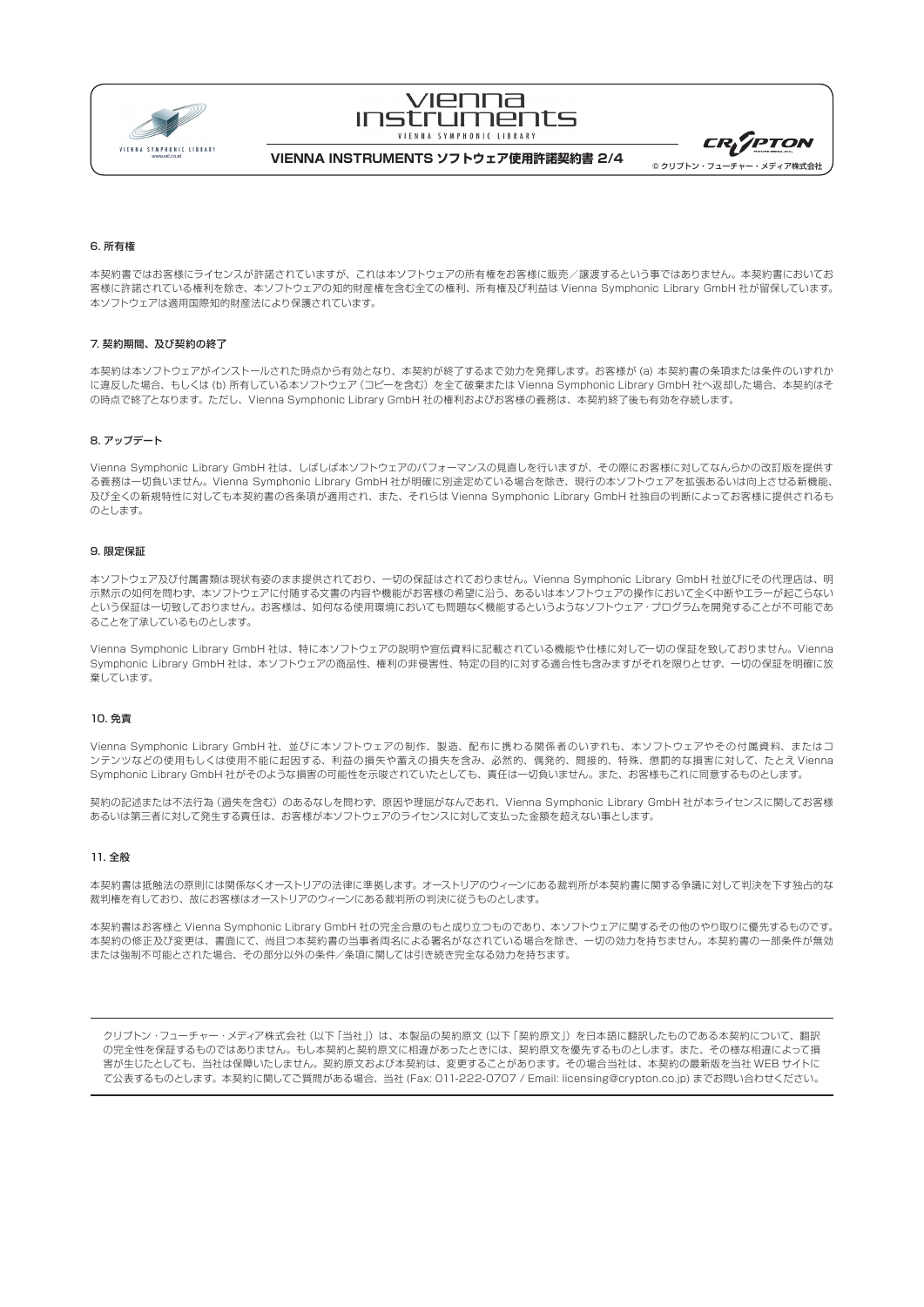



**VIENNA INSTRUMENTS ソフトウェア使用許諾契約書 3/4**



# **Vienna Symphonic Library Vienna Instruments Limited Warranty & License Agreement**

Installing this Software constitutes your acceptance of the following terms and conditions.

### 1. Definitions

Vienna Symphonic Library GmbH is the copyright owner and "Licensor" of the Vienna Instruments Software, Soundware, Protection Device (ViennaKey), and accompanying documentation, hereafter referred to as "Software". "You", "Your", and "Licensee" means the person who purchased this license to use this product or for whom the license was purchased. "Documentation" means the manual or guide and any other material provided by the Licensor, in any printed or electronic form, provided with or in connection with the Software. "License" means the license purchased and granted pursuant to this Agreement.

## 2. License

Vienna Symphonic Library GmbH grants to You, the Licensee, a non-exclusive, perpetual license to use the Software for your own personal use and not for sublicense, subject to the terms and conditions stated in this License Agreement. You may: (a) install the Software on one or more computers, (b) transfer the Software from one computer to another provided that it is used only by the licensee, (c) copy the Software into any machine-readable form solely for backup reasons, provided you include all copyright and other proprietary rights notices on the copy, (d) transfer the Software to another party under the condition that the approval of Licensor has been given to register the transfer of your license to a third party at Vienna Symphonic Library GmbH as Licensor and to adopt the respective License Agreement between Licensor and the new Licensee. The new licensee must agrees to accept all terms and conditions of this Agreement. If you transfer the Software to another party, you must at the same time transfer all copies, whether in printed or machine-readable form, to the same party and destroy any copies not transferred. An Educational Building Site License allows you to install the Software on the number of computers in one school site equal to the number as licenses supplied. Notwithstanding other sections of this License, the Software provided to you on a promotional basis (NFR - Not for Resale Copies) may only be used for demonstration, testing and evaluation purposes and may not be resold or transferred. All rights not expressly granted herein are reserved.

### 3. Restrictions

Unless expressly permitted by this License or otherwise applicable law. You may not, or allow any third party to, (a) rent, lease, sell, re-sell, loan, distribute, sublicense, for profit or otherwise, or otherwise transfer the Software or the Sounds it contains or copies of the Software or the Sounds it contains or the accompanying documentation, or any of your rights and obligations granted under this License, except as expressly stated above; (b) install or electronically transfer Sounds of the Software on a network for use by multiple users, unless each user has purchased a license; (c) decompile, reverse engineer or disassemble the Software, or otherwise reduce the Software to a human perceivable form; (d) remove or destroy any copyright notices or other proprietary markings of the Software; (e) modify, alter, or adapt the Software; (f) create derivative works based on the Software, (g) mix, combine, filter, re-synthesize, or otherwise edit the sounds, either as provided by the Vienna Symphonic Library GmbH or reformatted for use as sounds, multisounds, samples, multisamples, wavetables, soundsets, programs or patches in a sampler, microchip, computer, software, game console or any sample playback device. Except as expressly permitted above, any attempt to lease, sublicense, assign or transfer any of the rights, duties or obligations hereunder is void.

## 4. Protection

You agree to take all reasonable steps to protect this product, the Software and any accompanying documentation from unauthorized copying or use. You agree not to modify the enclosed product or the Software to circumvent any method or means adopted or implemented by Vienna Symphonic Library GmbH to protect against or discourage the unlicensed use of copying of the Software.

#### 5. Copyright

This Software and all accompanying materials are copyrighted. Vienna Symphonic Library GmbH constantly monitors digital product releases and the Internet to check for copyright infringements, and will prosecute all piracy and copyright violations to the fullest extent of the law. You may use the Software on any commercial music release (including music libraries), public performance, broadcast, or similar occasion. You may use any of the Sounds in a commercial recording without paying any additional license fees. The sounds are guaranteed 100% copyright clean. However, all products require a specific crediting for Vienna Symphonic Library in the liner notes of the music release: "Orchestral samples included in this recording from the Vienna Symphonic Library." Screen credit for film and television use is not required, but highly appreciated. Multimedia and Game Music use of the Software is restricted to use within the musical compositions themselves.